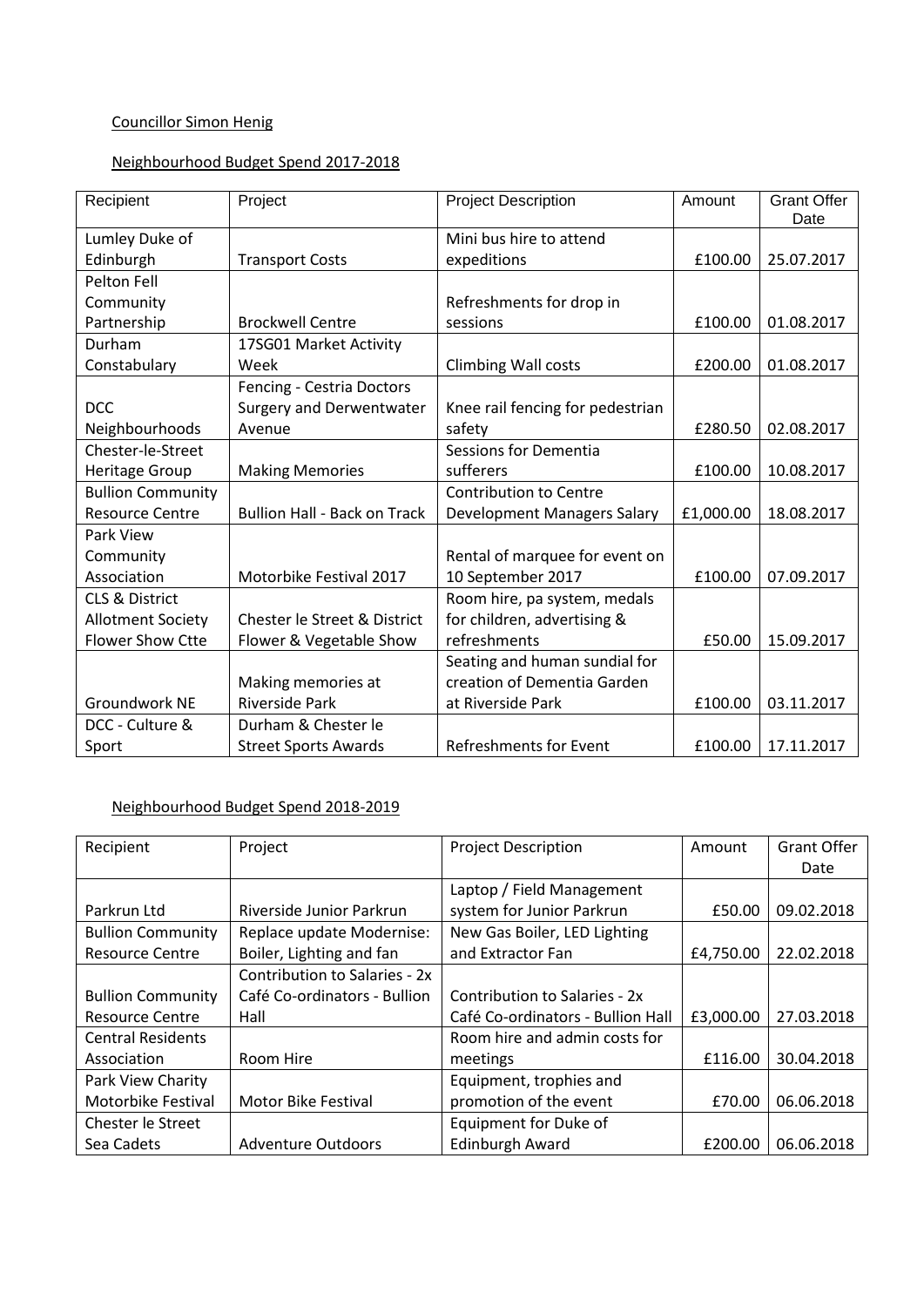| Friends of the             |                                   |                                  |           |            |
|----------------------------|-----------------------------------|----------------------------------|-----------|------------|
| Durham Womens              | Durham Womens Gala                | Event costs towards Womens       |           |            |
| Gala                       | 2018                              | gala at Wharton Park             | £50.00    | 21.06.2018 |
| <b>Bullion Community</b>   | <b>Borehole Exploration at</b>    | Boreholes for investigation      |           |            |
| <b>Resource Centre</b>     | <b>Bullion Hall</b>               | before new extension             | £1,870.00 | 02.07.2018 |
| Cornerstones               |                                   |                                  |           |            |
| Centre for the             |                                   | New Automatic Doors for          |           |            |
| Community                  | <b>Improving Disabled Access</b>  | <b>Cornerstones Centre</b>       | £500.00   | 10.07.2018 |
|                            |                                   | New Fire Alarm System and        |           |            |
|                            |                                   | replace struts and gas           |           |            |
| <b>Ankers House</b>        | Fire Alarm System and             | cannisters in display case at    |           |            |
| Museum                     | gospels case refurb               | Anckers house Museum             | £256.35   | 26.07.2018 |
| <b>NASUWT Riverside</b>    |                                   |                                  |           |            |
| <b>Band</b>                | New Tuba                          | New Tuba for NASUWT Band         | £2,000.00 | 26.07.2018 |
| <b>DCC</b>                 | Swan Bench - Riverside            | Install a Memorial Bench to the  |           |            |
| Neighbourhoods             | Park                              | Swan Lady                        | £165.84   | 07.08.2018 |
| If U Care Share            |                                   | Laptop for the New Member of     |           |            |
| Foundation                 | If U Care Share Computer          | Staff                            | £200.00   | 02.10.2018 |
| <b>Mental Health</b>       | North Durham Womens               | Meet costs of staging the        |           |            |
| North East                 | Conference                        | conference                       | £100.00   | 19.10.2018 |
| Chester le Street          |                                   |                                  |           |            |
| Methodist Church           |                                   |                                  |           |            |
| Reaching                   |                                   |                                  |           |            |
| Communities                | Reach for the Stars               | Film making project costs        | £50.00    | 25.10.2018 |
| DCC ACE Chester-           | Christmas In Chester-le-          |                                  |           |            |
| le-Street AAP              | <b>Street</b>                     | Light switch on event            | £100.00   | 28.11.2018 |
| DCC - Leisure              | <b>Riverside Striders</b>         | Training of 4 run leaders        | £100.00   | 07.12.2018 |
| Rotary Club of             | War's End Commemoration           | Refreshments and printing of     |           |            |
| Chester le Street          | Event                             | programmes for event             | £100.00   | 18.12.2018 |
|                            |                                   | New Carpets & Lino for flats     |           |            |
| <b>SHAID Ltd</b>           | New Carpets & Lino                | and communal areas               | £1,000.00 | 07/02/2019 |
| Chester West &             |                                   |                                  |           |            |
| <b>Central Community</b>   |                                   | Salary for Coordinator 3 months  |           |            |
| Project                    | <b>Chester West Coordinator</b>   | and cookery class for refugees   | £1,500.00 | 13.02.2019 |
| Pelton Fell                |                                   |                                  |           |            |
| Community                  | <b>Brockwell Centre - Support</b> | Doors, Dishwasher and            |           |            |
| Partnership                | for Staff and Equipment           | contribution to Cleaner          | £4,478.50 | 13.02.2019 |
|                            |                                   | Apply coating to walls to repel  |           |            |
|                            |                                   | liquids and discourage people    |           |            |
|                            | Provision of super-               | from urinating outside pubs at   |           |            |
| DCC - Regeneration         | hydrophobic paint                 | night.                           | £100.00   | 22.02.2019 |
|                            |                                   | Doorway to changing rooms        |           |            |
| <b>DCC</b>                 | CLS Sea Cadets - Safety           | and isolate gas supply at Donald |           |            |
| Neighbourhoods             | Improvements                      | Owen Clarke Centre               | £1,000.00 | 08.03.2019 |
| Pelton Fell                |                                   |                                  |           |            |
| Community                  | <b>Celebration of Chairman's</b>  |                                  |           |            |
| Partnership                | <b>Medal Award</b>                | Hall hire & refreshment costs    | £250.00   | 15.03.2019 |
| Durham Light               |                                   |                                  |           |            |
| Infantry                   |                                   |                                  |           |            |
| <b>Association Chester</b> | Veterans Reunion at               |                                  |           |            |
| le Street Group            | Shrewsbury                        | <b>Transport costs</b>           | £50.00    | 26.03.2019 |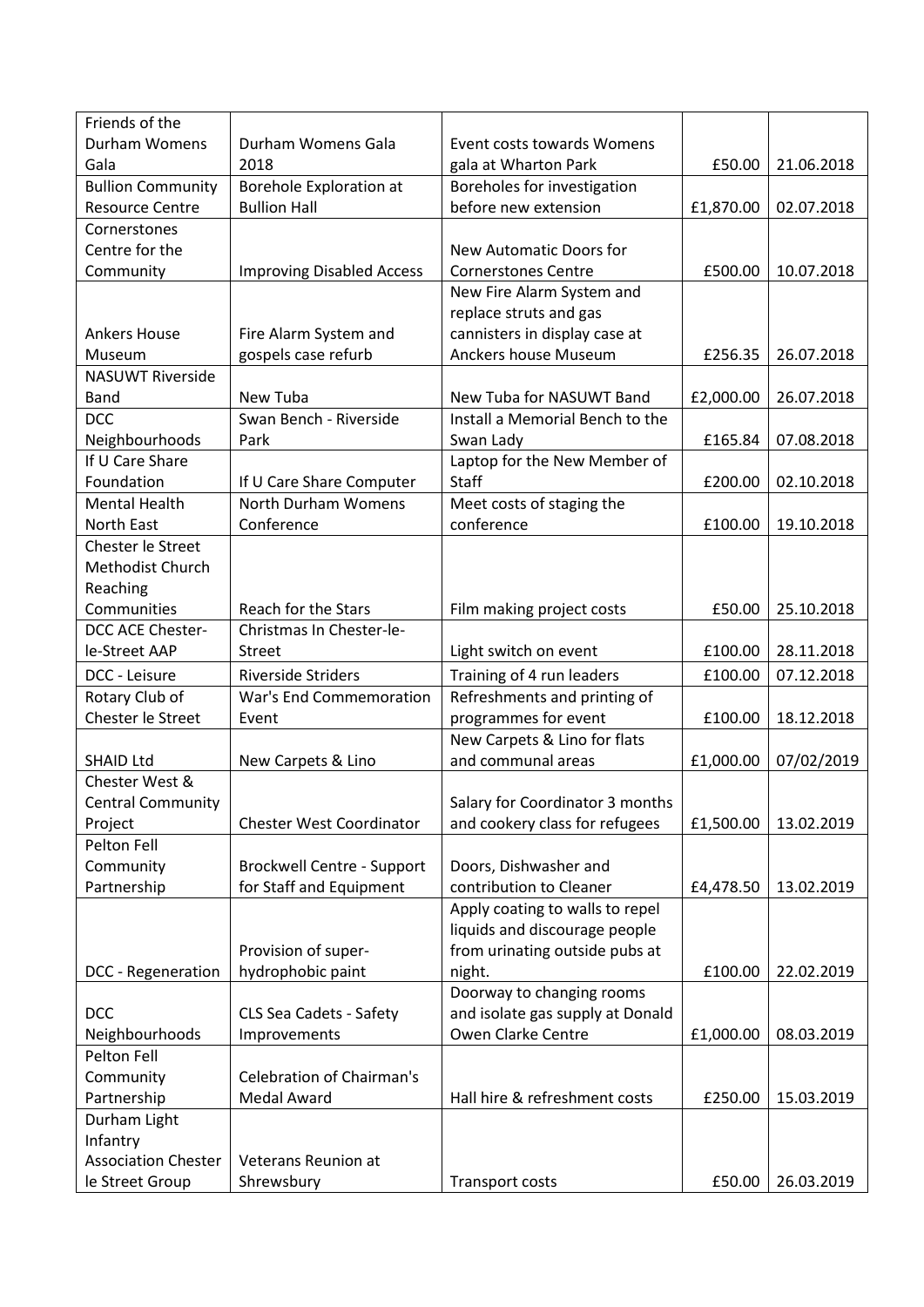#### Neighbourhood Budget Spend 2019-2020

|                           |                                     |                                      |           | <b>Grant Offer</b> |
|---------------------------|-------------------------------------|--------------------------------------|-----------|--------------------|
| Recipient                 | Project                             | <b>Project Description</b>           | Amount    | Date               |
| St Mary's & St            | Floodlights for St Mary's &         |                                      |           |                    |
| Cuthbert's Church         | St Cuthbert's Church                | Energy costs                         | £100.00   | 17.04.2019         |
| Pelton Fell               | Brockwell Centre -                  | Install a 3 phase Surge              |           |                    |
| Community                 | <b>Protection &amp; Maintenance</b> | protector to the electricity         |           |                    |
| Partnership               | of electrical equipment             | system                               | £761.50   | 23.05.2019         |
|                           |                                     | Aluminium Doors, Double              |           |                    |
| <b>Bullion Community</b>  | Contribution to                     | Glazed window, shutter and           |           |                    |
| <b>Resource Centre</b>    | maintenance and repair              | renew flagstones                     | £2,500.00 | 28.05.2019         |
|                           | <b>Adventure Training</b>           |                                      |           |                    |
| 1507 (Chester le          | Equipment & Radio                   | Radio Antenna, Tents, Stoves         |           |                    |
| Street) ATC               | Antenna                             | and Rucksacks                        | £425.00   | 11.06.2019         |
| DCC CYPS Durham           |                                     | Full Day of performances on          |           |                    |
| <b>Music Service</b>      | Durham Musics Big Play              | <b>Making Music Day</b>              | £50.00    | 14.06.2019         |
|                           |                                     | <b>Community Engagement</b>          |           |                    |
|                           |                                     | activities aimed at building         |           |                    |
| Durham                    |                                     | relationships with agencies in       |           |                    |
| Constabulary              | Market Activity Week 2019           | Chester-le-Street                    | £300.00   | 09.07.2019         |
| Pelton Fell               |                                     |                                      |           |                    |
| Community                 | <b>Brockwell Centre Fire Alarm</b>  |                                      |           |                    |
| Partnership               | Panel                               | Fire Alarm Repair panel costs        | £471.75   | 16.07.2019         |
| Chester-le-Street         | CLS Rowing Club -                   |                                      |           |                    |
| <b>Amateur Rowing</b>     | <b>Contribution towards Quad</b>    | <b>Contribution towards Quad</b>     |           |                    |
| Club                      | <b>Racing Boat</b>                  | <b>Racing Boat</b>                   | £500.00   | 30.07.2019         |
| Chester le Street &       | Contribution to                     |                                      |           |                    |
| District War              | Remembrance Parade                  | Event cover for 2 years of           |           |                    |
| <b>Memorial Group</b>     | 2019-20                             | parade                               | £214.67   | 12.08.2019         |
| Pelton Fell               |                                     |                                      |           |                    |
| Community                 |                                     | <b>External Defibrillator at the</b> |           |                    |
| Partnership               | Pelton Fell Defibrillator           | <b>Brockwell Centre</b>              | £424.00   | 27.08.2019         |
|                           | <b>Chesters Best Award</b>          |                                      |           |                    |
| DCC - Civic Pride         | Catering                            | Finger buffet at the Awards          | £100.00   | 11.10.2019         |
| DCC - Equality &          | <b>Holocaust Memorial</b>           |                                      |           |                    |
| Diversity                 | <b>Exhibition Banners</b>           | <b>Information Panels</b>            | £50.00    | 13.12.2019         |
| Chester-le-Street &       |                                     |                                      |           |                    |
| <b>District Voluntary</b> | Welfare Bus - Bus Driver            |                                      |           |                    |
| <b>Welfare Committee</b>  |                                     |                                      |           |                    |
|                           | Support                             | Wages for Bus Driver                 | £250.00   | 18.12.2019         |
|                           |                                     | Cornerstones Centre for the          |           |                    |
|                           | Twice weekly family meal            | Community at Chester le Street       |           |                    |
| Make Lunch                | making during holidays              | Methodist Church                     | £495.33   | 05.02.2020         |
| Art Project - CLS         | Canvases, paint & artwork           |                                      |           |                    |
| <b>Railway Station</b>    | water proofing                      | <b>Central Residents Association</b> | £100.00   | 06.02.2020         |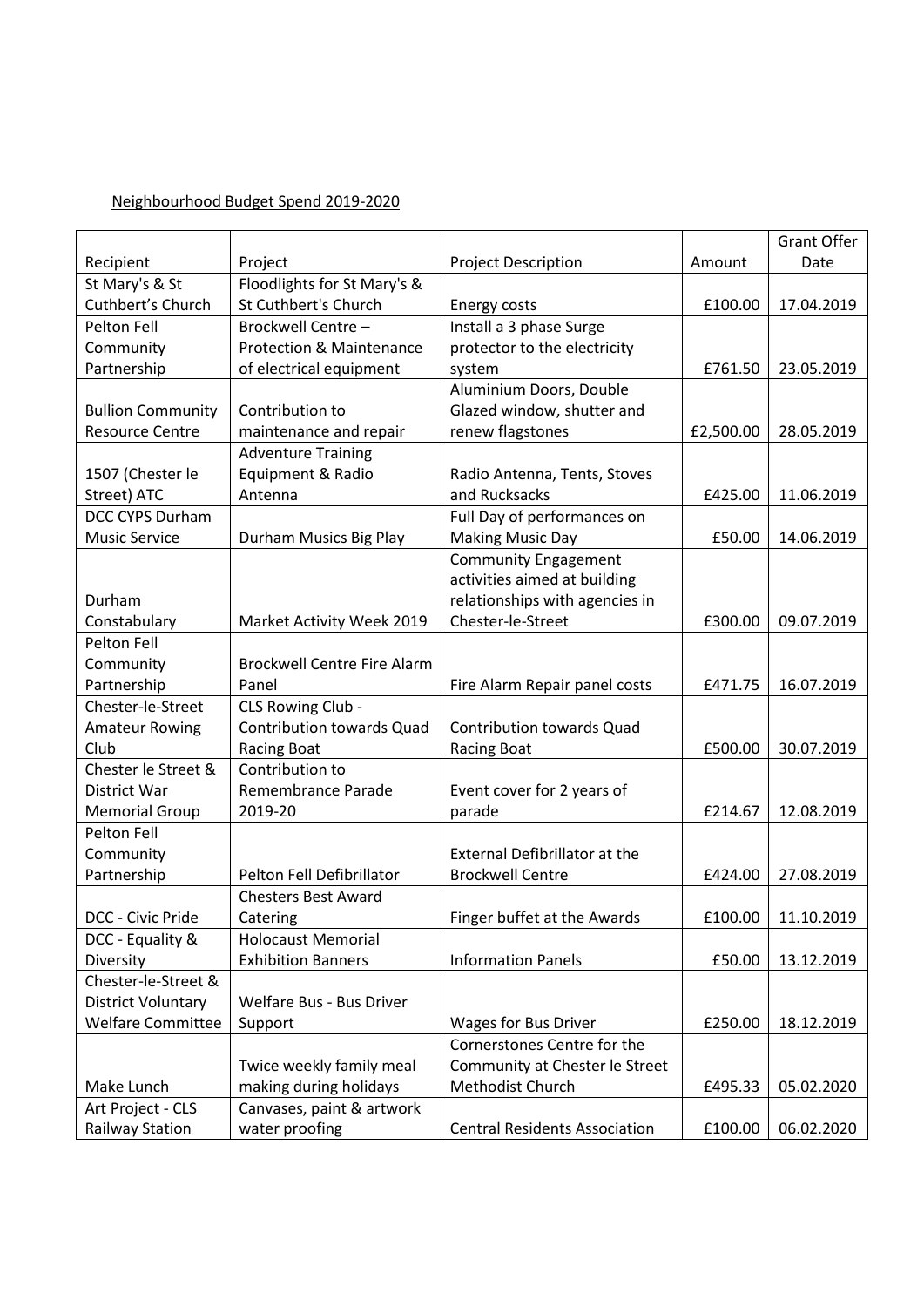| Defibrillator for |                     |                        |         |            |
|-------------------|---------------------|------------------------|---------|------------|
| Pelton Fell War   |                     |                        |         |            |
| Memorial Park     | Defibrillator costs | Pelton Fell Bowls Club | £200.00 | 16.03.2020 |

## Neighbourhood Budget Spend 2020-2021

|                          |                                  |                                |           | <b>Grant Offer</b> |
|--------------------------|----------------------------------|--------------------------------|-----------|--------------------|
| Recipient                | Project                          | <b>Project Description</b>     | Amount    | Date               |
| Pelton Fell              |                                  |                                |           |                    |
| Community                | Brockwell Centre -               |                                |           |                    |
| Partnership              | <b>Replacement Laptops</b>       | 5 New Laptops                  | £750.00   | 11.06.2020         |
| Cornerstones             |                                  |                                |           |                    |
| Centre at Chester        |                                  |                                |           |                    |
| le Street Methodist      |                                  |                                |           |                    |
| Church                   | <b>Centre Safety</b>             | PPE and cleaning materials     | £240.00   | 10.07.2020         |
| <b>NASUWT Riverside</b>  |                                  |                                |           |                    |
| <b>Band</b>              | New Instruments                  | Vibraphone and Glockenspiel    | £1,975.00 | 10.07.2020         |
|                          | Chester le Street Town FC -      |                                |           |                    |
| Chester le Street        | Contribution towards a           | Building of a new Clubhouse to |           |                    |
| Town FC                  | <b>Community Hub</b>             | be used as a Community Hub     | £1,000.00 | 15.07.2020         |
|                          | <b>Summer Holiday Camp</b>       |                                |           |                    |
| Park View                | (Covid) Chester le Street        |                                |           |                    |
| <b>Community Centre</b>  | United                           | T shirts and equipment         | £250.00   | 22.07.2020         |
|                          |                                  | Creativity sessions based on   |           |                    |
| Culture for Kids CIC     | Ideas Lab at Chester West        | local history                  | £1,160.00 | 06.08.2020         |
| Pelton Fell              |                                  |                                |           |                    |
| Community                |                                  |                                |           |                    |
| Partnership              | Mobile Youth Café                | Items for packed lunch         | £225.00   | 18.09.2020         |
| <b>DCC</b>               | Pelton Fell Memorial Park -      | New footpath in Pelton Fell    |           |                    |
| Neighbourhoods           | Footpath                         | <b>Memorial Park</b>           | £5,000.00 | 09.10.2020         |
| Durham Agency            | Promoting Wildlife to            | Shrubs to create a hedge/haven |           |                    |
| Against Crime Ltd        | reduce ASB                       | for wildlife                   | £84.00    | 09.12.2020         |
| <b>Bullion Community</b> | <b>Bullion Hall Modular</b>      |                                | £         |                    |
| <b>Resource Centre</b>   | Extension                        | <b>Extending Bullion Hall</b>  | 13,000.00 | 13/01/2021         |
|                          | Prelim's for Extension to        |                                |           |                    |
| <b>NASUWT Riverside</b>  | <b>NASUWT Riverside Band</b>     | Architects Fees, Planning and  | £         |                    |
| <b>Band</b>              | Room                             | <b>Building Control</b>        | 1,617.00  | 26/01/2021         |
|                          | <b>Stay Apart Stay Safe Stay</b> |                                | £         |                    |
| NEUROACTIVEUK            | Full                             | Hot meal delivery service      | 1,000.00  | 23/02/2021         |
| DCC CYPS                 |                                  | Whiteboard and books for out   | £         |                    |
| <b>Roseberry Primary</b> | <b>Whiteboard and Books</b>      | of school club                 | 500.00    | 23/03/2021         |
| DCC CYPS                 |                                  | Whiteboard and books for out   | £         |                    |
| Roseberry Primary        | <b>Whiteboard and Books</b>      | of school club                 | 1,250.00  | 23/03/2021         |
| <b>DCC</b>               | Station Lane, Pelton -           | 14 sets of x3 speed cushions,  | £         |                    |
| Neighbourhoods           | <b>Traffic Calming</b>           | warning signs and TRO          | 2,692.87  | 23/03/2021         |